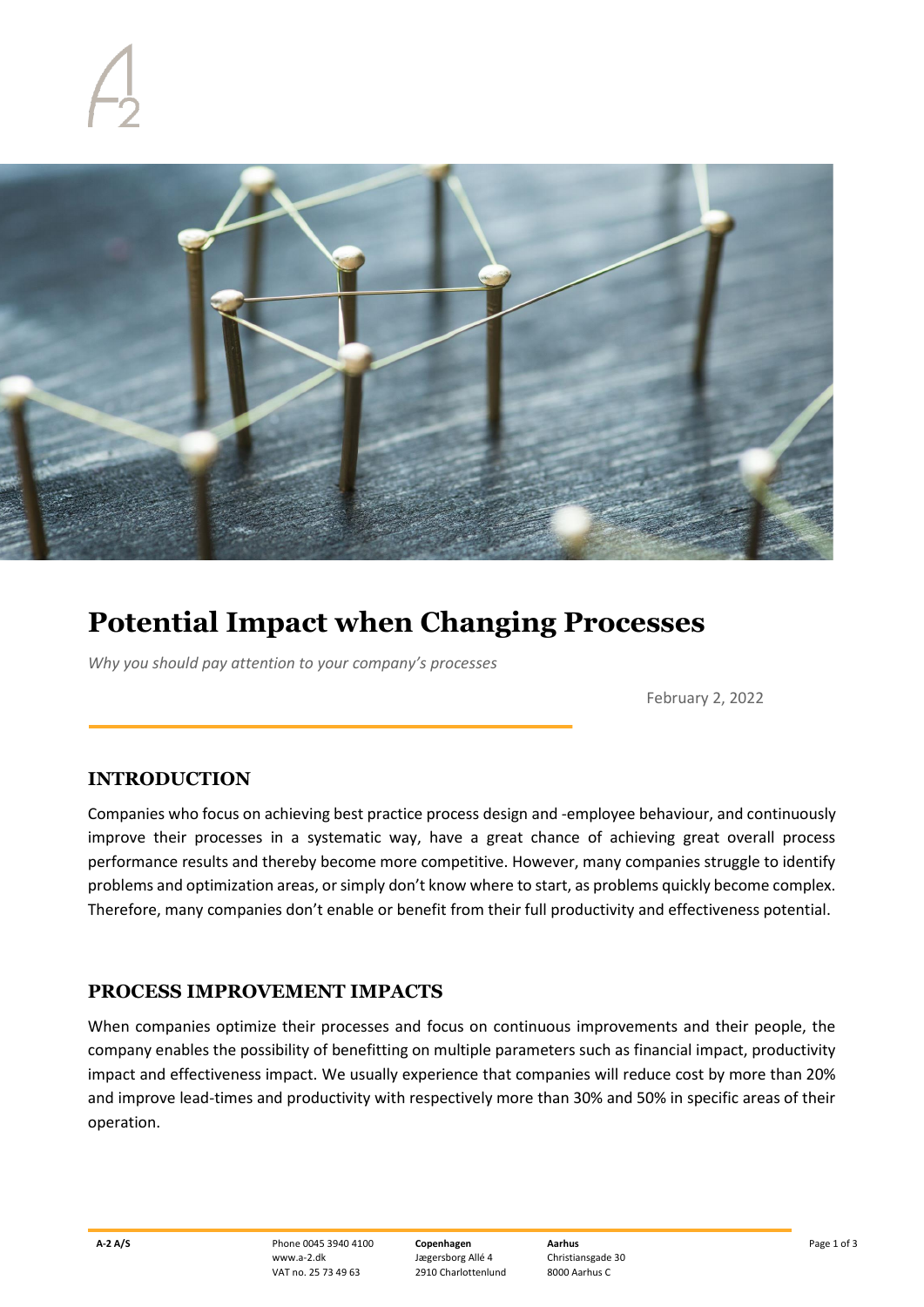

Cost Improvement Improvement

Lead Time Productivity Improvement

Such overall impact mentioned above can be obtained using a six-step roadmap seen in Figure 1, which is a structured way of optimizing processes to achieve best practice process design and perform continuous improvement.



*Figure 1 – Process Optimization Roadmap*

The first step of the roadmap focuses on process understanding, which is an essential base for optimization and is used as a baseline. Subsequently, a monitoring system must be established to effectively track the impact of process changes, e.g., reduction of lead time. Thirdly, variability, inefficiency, and wasteful activities in the processes should be identified to reveal optimization possibilities. Hereafter, the processes should be made robust and resilient to sudden changes, which of late has been proven to be neglected and thus more than ever of high importance. After this, basic and advanced simulation modelling can be applied to test different process designs and their potential impact on business performance, such as costs, lead times, and productivity. This enables management to make impactful and beneficial decisions on the implementation of process optimization to achieve best practice process design and continuous improvement. The roadmap is described more in-depth in the article '*Roadmap on Redesigning a Company's Processes to Enhance Competitiveness'* later.

# **TIPS & TRICKS**

- Identify and if possible, quantify your problem
- Create an overview of:
	- o Your main processes
	- o Machines/equipment
	- o Resources
	- Create a mini business case
		- o What could be the potential improvements?
		- o Use cost-benefit analyses
		- o Remember to keep it easily understandable and not too technical if you have to sell the project/idea to a board/economics department
- Make a list of main stakeholders